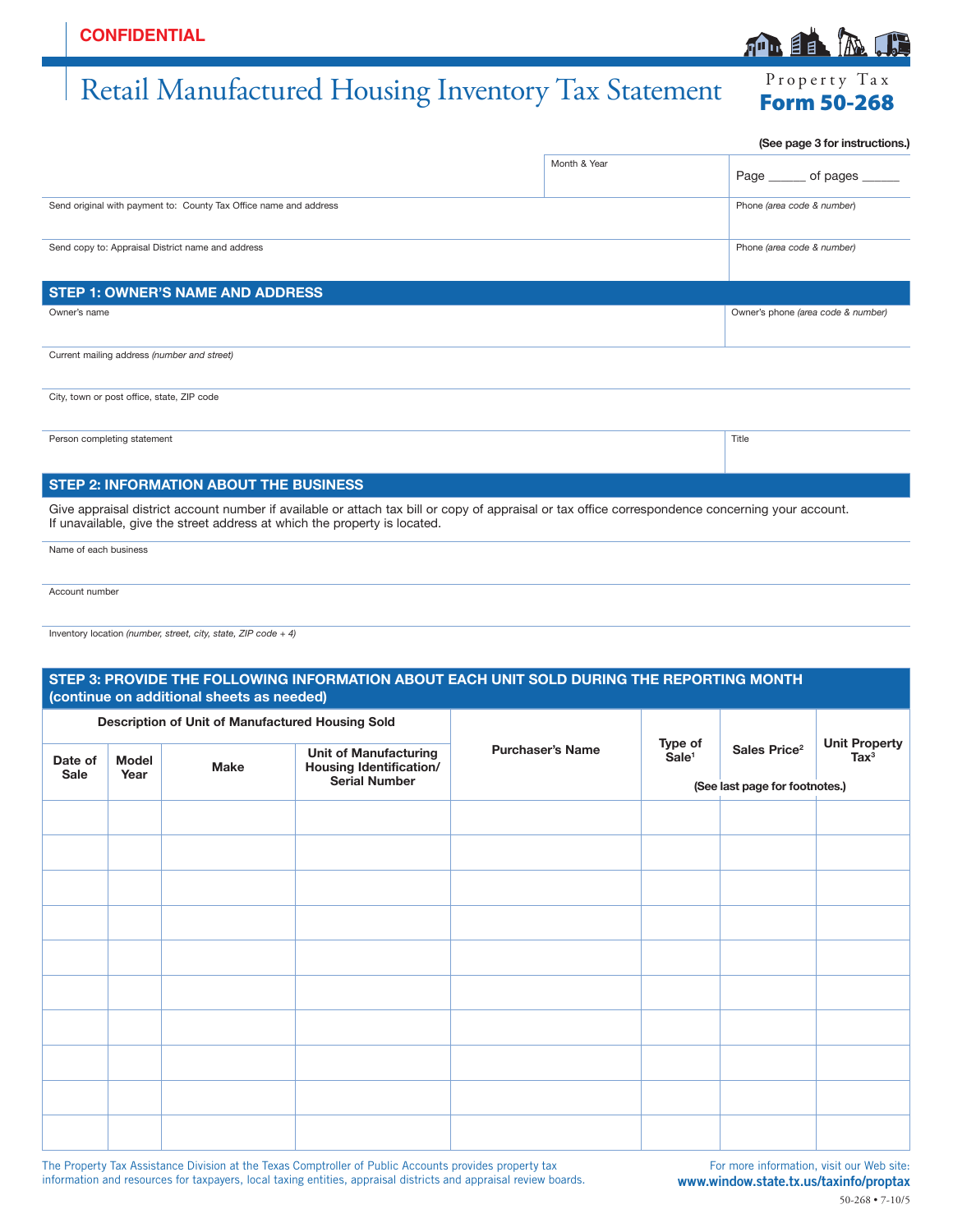

| <b>STEP 3: (continued)</b>                       |              |             |                                                                |                         |                                |                                                 |                                        |
|--------------------------------------------------|--------------|-------------|----------------------------------------------------------------|-------------------------|--------------------------------|-------------------------------------------------|----------------------------------------|
| Description of Unit of Manufactured Housing Sold |              |             |                                                                |                         |                                |                                                 |                                        |
| Date of                                          | <b>Model</b> | <b>Make</b> | <b>Unit of Manufacturing</b><br><b>Housing Identification/</b> | <b>Purchaser's Name</b> | Type of<br>Sale <sup>1</sup>   | Sales Price <sup>2</sup>                        | <b>Unit Property</b><br>$\text{Tax}^3$ |
| Sale                                             | Year         |             | <b>Serial Number</b>                                           |                         | (See last page for footnotes.) |                                                 |                                        |
|                                                  |              |             |                                                                |                         |                                |                                                 |                                        |
|                                                  |              |             |                                                                |                         |                                |                                                 |                                        |
|                                                  |              |             |                                                                |                         |                                |                                                 |                                        |
|                                                  |              |             |                                                                |                         |                                |                                                 |                                        |
|                                                  |              |             |                                                                |                         |                                |                                                 |                                        |
|                                                  |              |             |                                                                |                         |                                |                                                 |                                        |
|                                                  |              |             |                                                                |                         |                                |                                                 |                                        |
|                                                  |              |             |                                                                |                         |                                |                                                 |                                        |
|                                                  |              |             |                                                                |                         |                                |                                                 |                                        |
|                                                  |              |             |                                                                |                         |                                |                                                 |                                        |
|                                                  |              |             |                                                                |                         |                                |                                                 |                                        |
|                                                  |              |             |                                                                |                         |                                | Total Unit Property Tax this month <sup>4</sup> |                                        |

Unit property tax factor you used **Your Retailer License Number** Your Retailer License Number

## **STEP 4: TOTAL SALES**

Breakdown of sales (number of units sold) for this month

| Net retail manufacturing housing inventory | Retailer sales | Subsequent sales |
|--------------------------------------------|----------------|------------------|
|                                            |                |                  |

Breakdown of sales amounts for this month

| Net retail manufacturing housing inventory                                                                                                                              | Retailer sales | Subsequent sales |  |  |
|-------------------------------------------------------------------------------------------------------------------------------------------------------------------------|----------------|------------------|--|--|
| STEP 5: SIGN AND DATE THE STATEMENT ON LAST PAGE ONLY                                                                                                                   |                |                  |  |  |
| Signature                                                                                                                                                               |                | Date             |  |  |
| sign<br>here                                                                                                                                                            |                |                  |  |  |
| If you make a false statement on this report, you could be found guilty of a Class A misdemeanor or a state jail felony under<br><b>Texas Penal Code Section 37.10.</b> |                |                  |  |  |